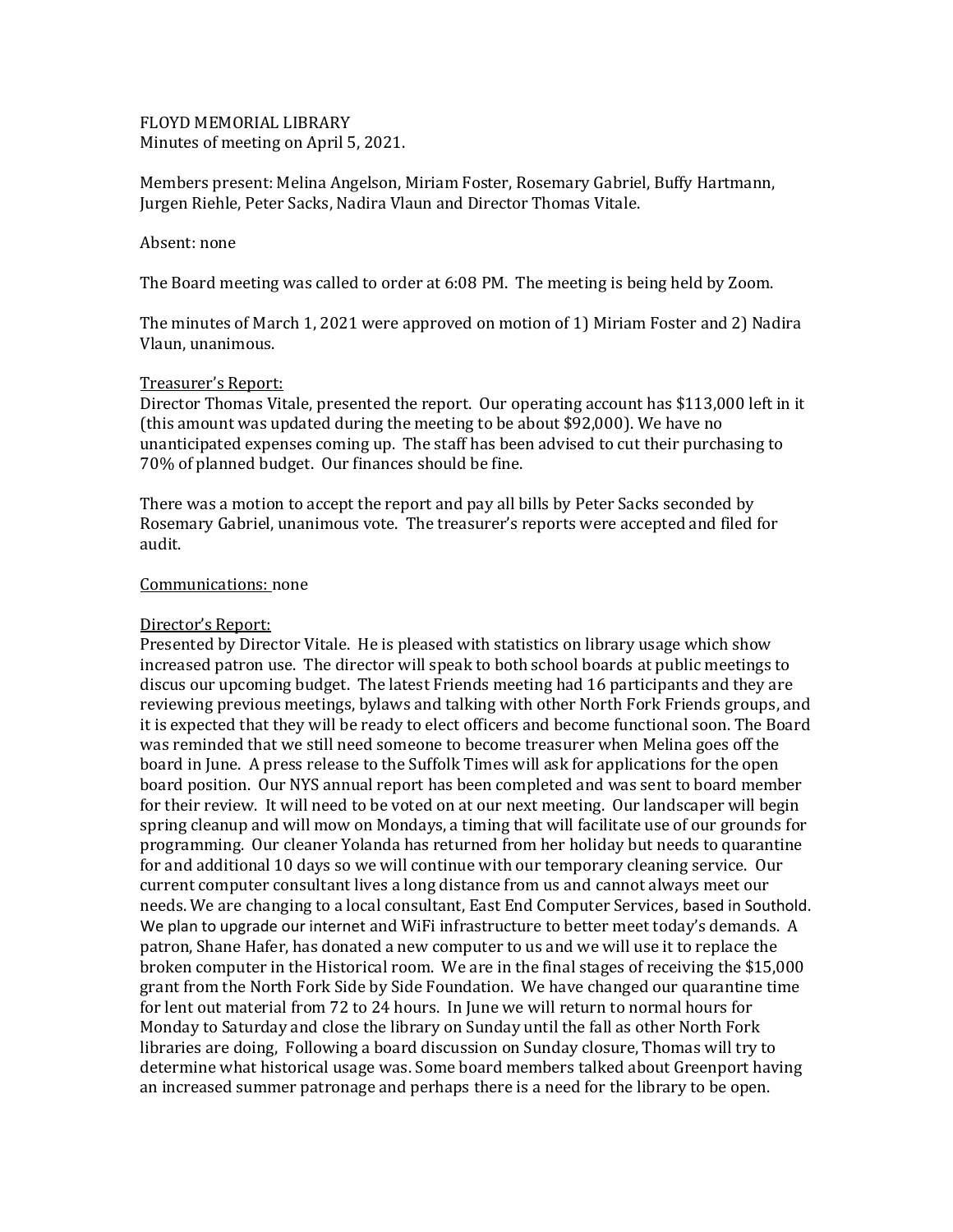#### Committees:

*Finance + Budget-* Melina Angelson is not sure that we need a full time bookkeeper. All bills are paid but we often pay invoices too early before work/programs are done.

*Building* – We have found a plumber (Hardy Plumbing) and we have an electrician who will be looking into improving the lighting on the back stairway. The Greenport Water Department needs to inspect our meters to determine if we can have our plumber separate our landscape watering from that in the building. Our current signs for library hours are wrong and there were discussions on how to correct this.

*Grounds + Garden –* Our children's librarian has bought supplies and equipment for the garden. The garden committee will meet with our landscaper about replacement of some bushes. Rosemary Gabriel has been in contact with Mary Jo from the Wenig Foundation.

*Policy*. We are continuing to work on policy edits that our director has suggested. With respect to our policy on food in the library, following a discussion, Tom has agreed that for now this policy does not need to be changed. Under our Equal Employment Opportunity section, the second sentence reads: The Library will neither discriminate against nor act in favor of any employee or applicant for employment because of sex, age, race, creed, disability, sexual orientation*,* or national origin. Thomas wants to add gender identity to this. The board discussed and agreed that this is appropriate, and we will vote at the next meeting. The sentence will change to: The Library will neither discriminate against nor act in favor of any employee or applicant for employment because of sex, age, race, creed, disability, sexual orientation*,* gender identity or national origin.

*Personnel –* Committee met with Thomas to discuss personnel issues. Marge, our bookkeeper has resigned. Other personnel issues will be discussed in Executive Session.

Old business: Dime credit cards have arrived so we will stop using the Chase cards. Thomas will continue looking into problems with obtaining the Amazon line of credit. We have received new information about the estate of Doris Schimatz. Her estate is worth about 1.2 million and once initial creditors are paid, we will receive 2% of what is left, the exact amount to be determined. The portrait of William Floyd was discussed. The library was donated by Grace Floyd in memory of her father and William Floyd was her grandfather and importantly, the library was not named in honor of him. The picture was donated to the library and since he was an important person of his time and a signer of the Declaration of Independence, the picture was hung in a prominent position. With William Floyd being a slave owner, the hanging of this picture has become an issue with some. Several board members have been looking into this and it was again suggested that the portrait could be moved to a less prominent position and used as a teaching moment to discus William Floyd and his history. Additionally, information and history related to Grace Floyd and her donation could be more prominently displayed.

New business: In May we will establish a committee to draw up a slate of officers to be voted on following our Annual Meeting in June.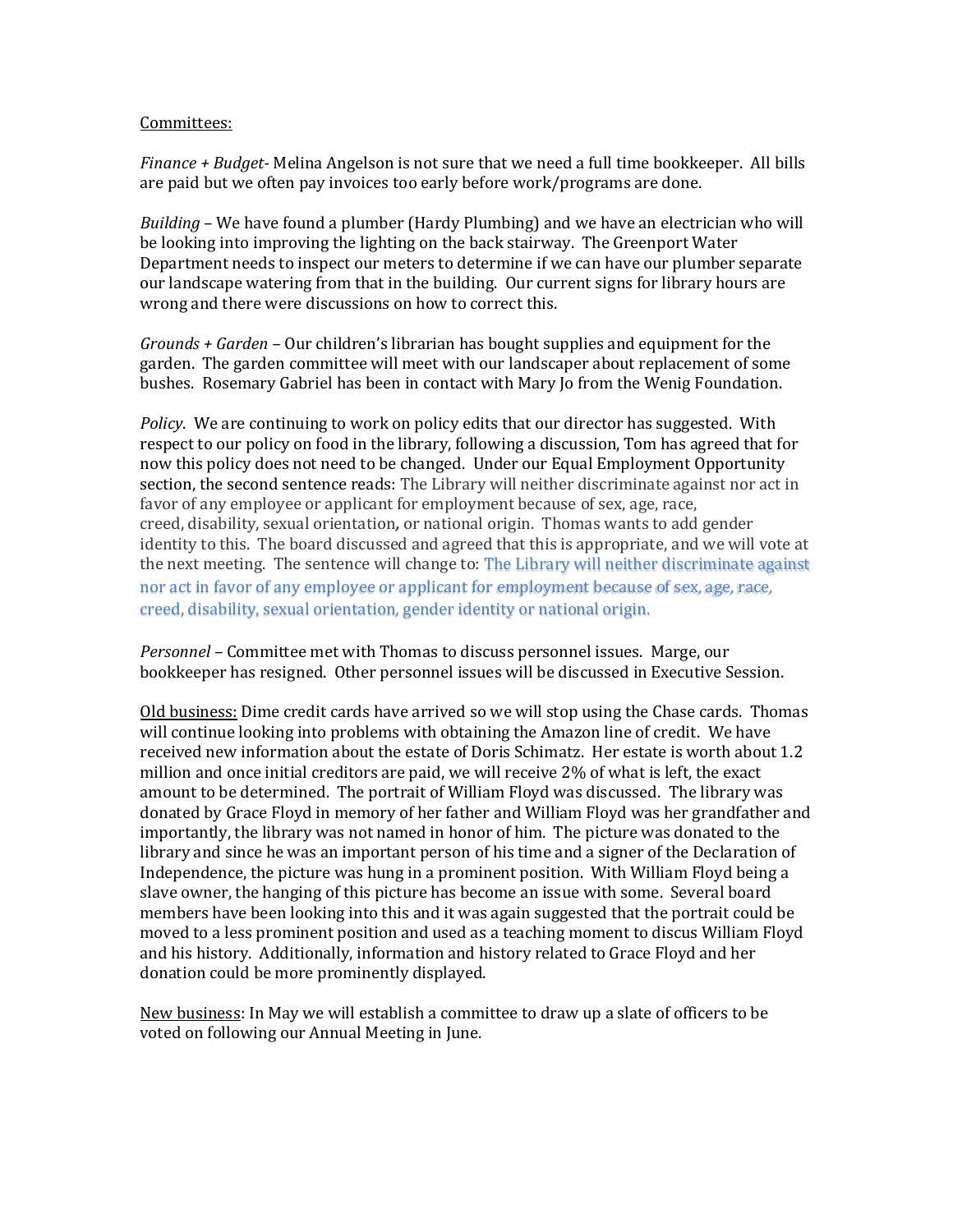A discussion was held on our 2021 budget problem. We are currently working on an 18 month budget so that our library budget election coincides with school elections, as wanted by the Oyster Ponds school district.

Thomas outlined our options. The next time we will receive a tax payment from either school district will be in January/February 2022, and that will be based on the passing of the budget we put out this May to the voters. In the meantime, we have two solutions to bridge our budgetary gap:

1. Thomas can ask the school districts to lend us money, under a TAN (Tax Anticipation Note), which they borrow for themselves annually to keep afloat. This would become an annual request to keep us afloat, and we would have to pay the TAN back with the interest (currently at about 1%). OR

2. We use our reserves to get us through. Reserves will not have to be paid back, and there will be no interest or cyclical borrowing that will occur.

In either case, we will need to either borrow or take from reserves the following amount: \$745,580.25 to cover us. Attached at end of these minutes is the proposed budget gap fiscal plan.

The board discussed these options. Melina Angelson pointed out that we did not have to move all funds as in the plan. We can initially move \$445,883.61 from the Dime Investment Account to the Dime Operating Account and these funds should last us till late fall. We can then decide what needs to be moved. For example, it is unclear how much the library will receive from the estate of Doris Schimatz, and these funds could be used to cover our shortage.

There was a motion to cover our expenses with our reserves by Melina Angelson seconded by Peter Sacks. There was unanimous approval.

The board went into Executive Session at 7:45 PM to discuss personnel issues. The board came out of Executive Session at 8:22 PM.

Meeting was adjourned at 8:24 on a motion by Melina Angelson. The next meeting will be on at 6.00pm on May 3rd. We will once again meet in person, not by Zoom.

Respectfully submitted,

Peter Sacks, secretary